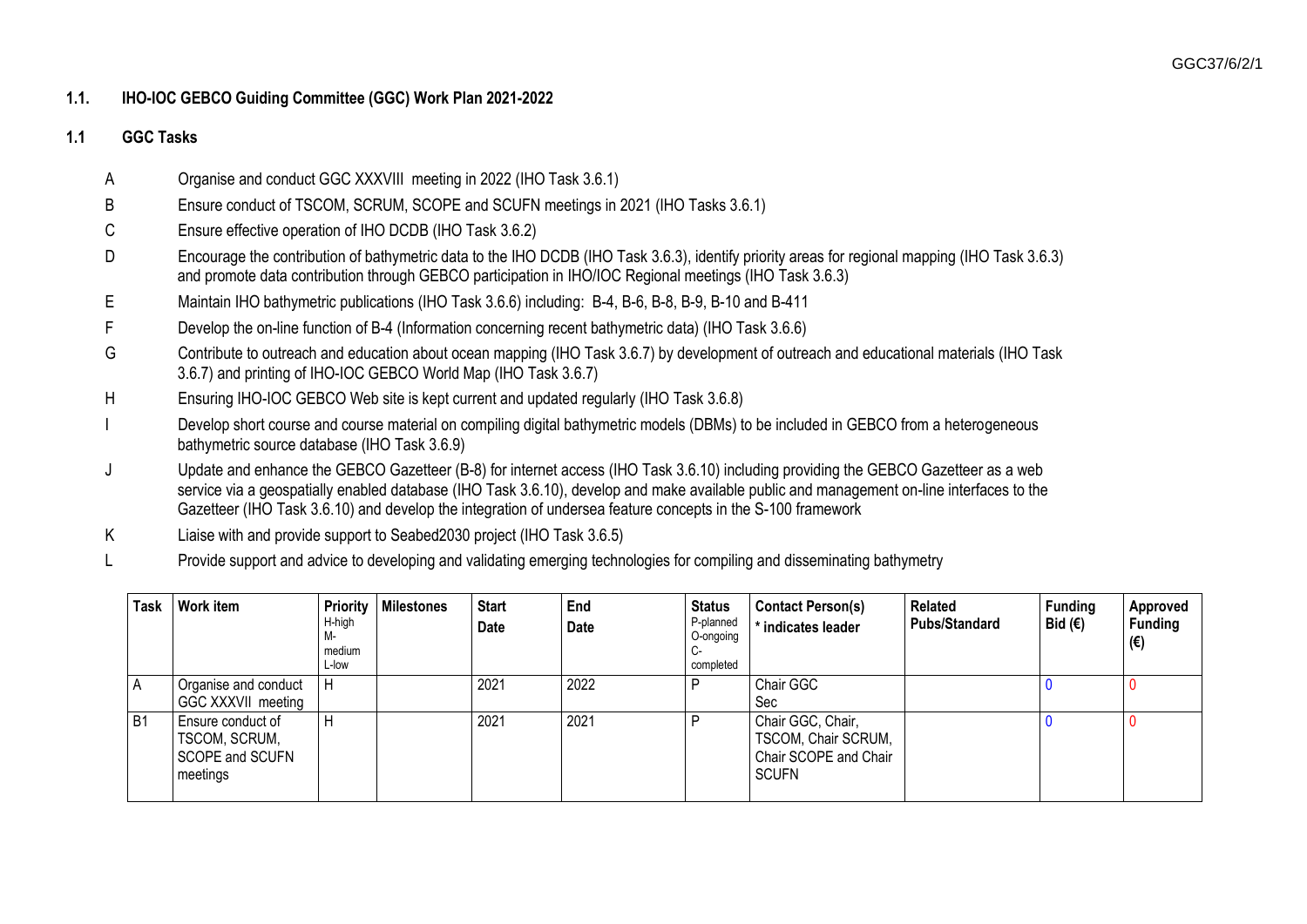| Task           | <b>Work item</b>                                                                                                                  | Priority<br>H-high<br>M-<br>medium<br>L-low | <b>Milestones</b>                                                                                   | <b>Start</b><br><b>Date</b> | End<br>Date | <b>Status</b><br>P-planned<br>O-ongoing<br>$C -$<br>completed | <b>Contact Person(s)</b><br>* indicates leader         | <b>Related</b><br><b>Pubs/Standard</b> | <b>Funding</b><br>Bid $(\epsilon)$ | Approved<br>Funding<br>$(\epsilon)$ |
|----------------|-----------------------------------------------------------------------------------------------------------------------------------|---------------------------------------------|-----------------------------------------------------------------------------------------------------|-----------------------------|-------------|---------------------------------------------------------------|--------------------------------------------------------|----------------------------------------|------------------------------------|-------------------------------------|
| B <sub>2</sub> | Oversee work of<br>subordinate bodies -<br>TSCOM, SCRUM,<br><b>SCUFN and Outreach</b><br>WG - for completion of<br>directed tasks | H                                           |                                                                                                     | Continuous                  | Continuous  | $\overline{0}$                                                | Chair GGC                                              |                                        | $\mathbf{0}$                       | $\Omega$                            |
| $\mathsf C$    | Ensure effective<br>operation of IHO DCDB                                                                                         | H                                           |                                                                                                     | Continuous                  |             | O                                                             | Director DCDB                                          |                                        | $\mathbf 0$                        | $\mathbf{0}$                        |
| D <sub>1</sub> | Encourage the<br>contribution of<br>bathymetric data to the<br>IHO DCDB                                                           | H                                           |                                                                                                     | Continuous                  |             | 0                                                             | All members of GEBCO<br>GC through the Chair           |                                        | $\mathbf 0$                        | $\mathbf{0}$                        |
|                | Document data flow<br>processes                                                                                                   | H                                           | $B-11$<br>instructional<br>chapter                                                                  | Continuous                  |             | O                                                             | Chair TSCOM, Director<br>DCDB, Director Seabed<br>2030 |                                        |                                    |                                     |
| D <sub>2</sub> | Identify priority areas<br>for regional mapping<br>and support the<br>organization of regional<br>mapping projects.               | H                                           |                                                                                                     | Continuous                  |             | 0                                                             | <b>Chair SCRUM</b>                                     |                                        | $\mathbf{0}$                       | $\Omega$                            |
|                | Conduct DCDB<br>Industry Day and Data<br><b>Contribution Workshop</b>                                                             | H                                           | Conduct<br>Workshop                                                                                 | 2020                        | 2021        | $\mathsf{P}$                                                  | Chair TSCOM, Director<br><b>DCDB</b>                   |                                        | 15,000                             | $\boldsymbol{\mathsf{X}}$           |
| D <sub>3</sub> | Promote data<br>contribution through<br>GEBCO participation in<br>RHCs and IOC regional<br>meetings                               | H                                           | Identify<br><b>GEBCO</b><br>people who<br>are able to<br>attend for<br>meetings in<br>$2021 - 2022$ | Continuous                  |             | O                                                             | All members of GEBCO<br>GC through the Chair           |                                        | 10,000                             | X                                   |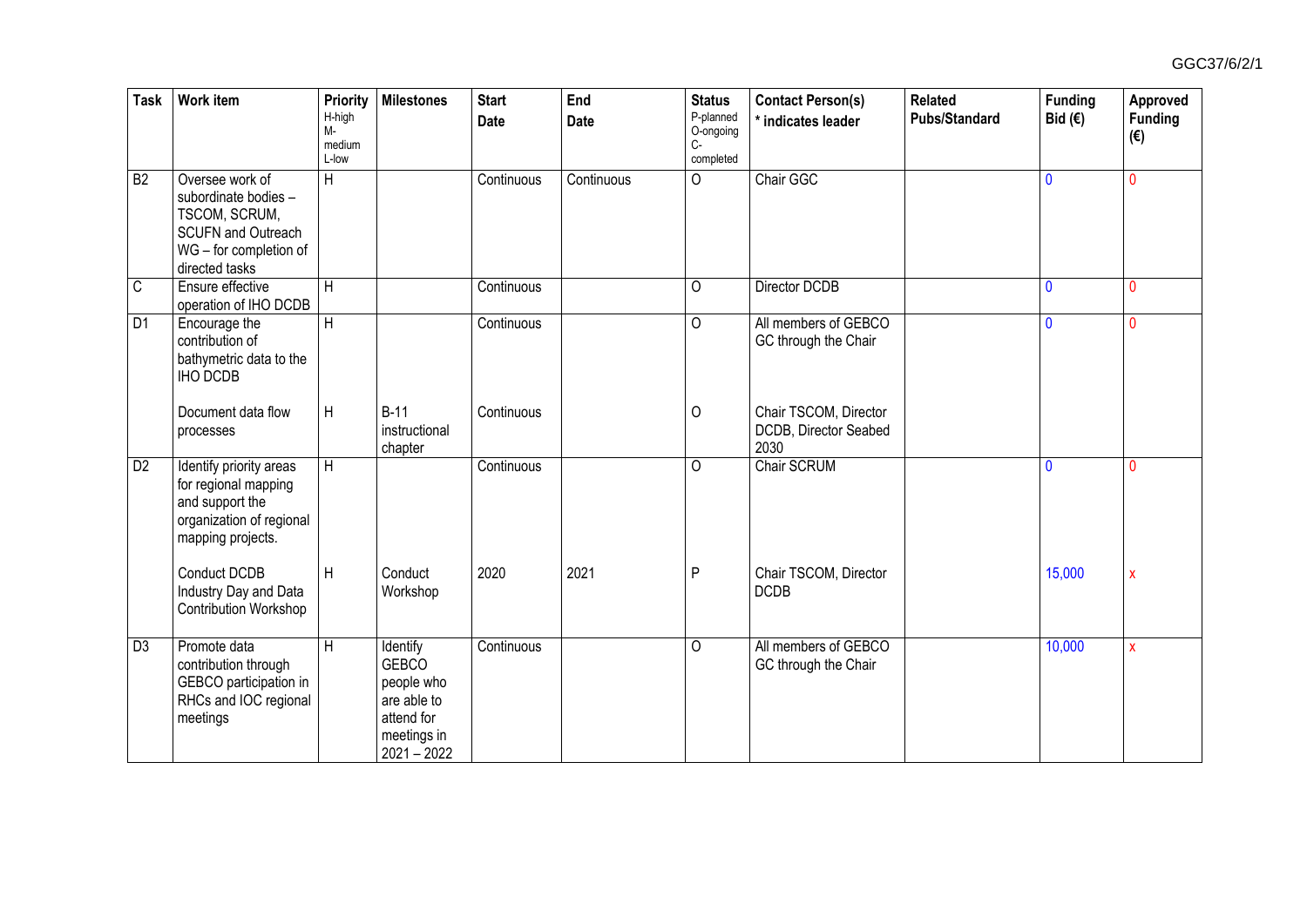| <b>Task</b>    | Work item                                                                                                  | <b>Priority</b><br>H-high<br>М-<br>medium<br>L-low | <b>Milestones</b>                                                                                                       | <b>Start</b><br>Date | End<br>Date | <b>Status</b><br>P-planned<br>O-ongoing<br>C-<br>completed | <b>Contact Person(s)</b><br>tindicates leader                                         | Related<br><b>Pubs/Standard</b> | <b>Funding</b><br>Bid $(E)$ | Approved<br><b>Funding</b><br>(€) |
|----------------|------------------------------------------------------------------------------------------------------------|----------------------------------------------------|-------------------------------------------------------------------------------------------------------------------------|----------------------|-------------|------------------------------------------------------------|---------------------------------------------------------------------------------------|---------------------------------|-----------------------------|-----------------------------------|
| D4             | Organize regional<br>mapping<br>meetings/workshops                                                         | H                                                  |                                                                                                                         | Continuous           |             | $\circ$                                                    | <b>Chair SCRUM</b>                                                                    |                                 |                             | 0                                 |
|                | Promote data<br>contribution by<br>supporting participation<br>at Regional Mapping<br>Meetings             | H                                                  | Provide partial<br>support, as<br>necessary, for<br>individuals to<br>participate in<br>regional<br>mapping<br>meetings | Continuous           |             | P                                                          | Chair SCRUM                                                                           |                                 | 0                           | 0                                 |
| D <sub>5</sub> | Develop material to<br>highlight activities and<br>initiatives including up<br>to date GEBCO slide<br>deck | H                                                  |                                                                                                                         | Continuous           |             | P                                                          | Chair SCRUM in<br>coordination with Chair<br>SCOPE and with input<br>from Seabed 2030 |                                 | 6,000                       | X                                 |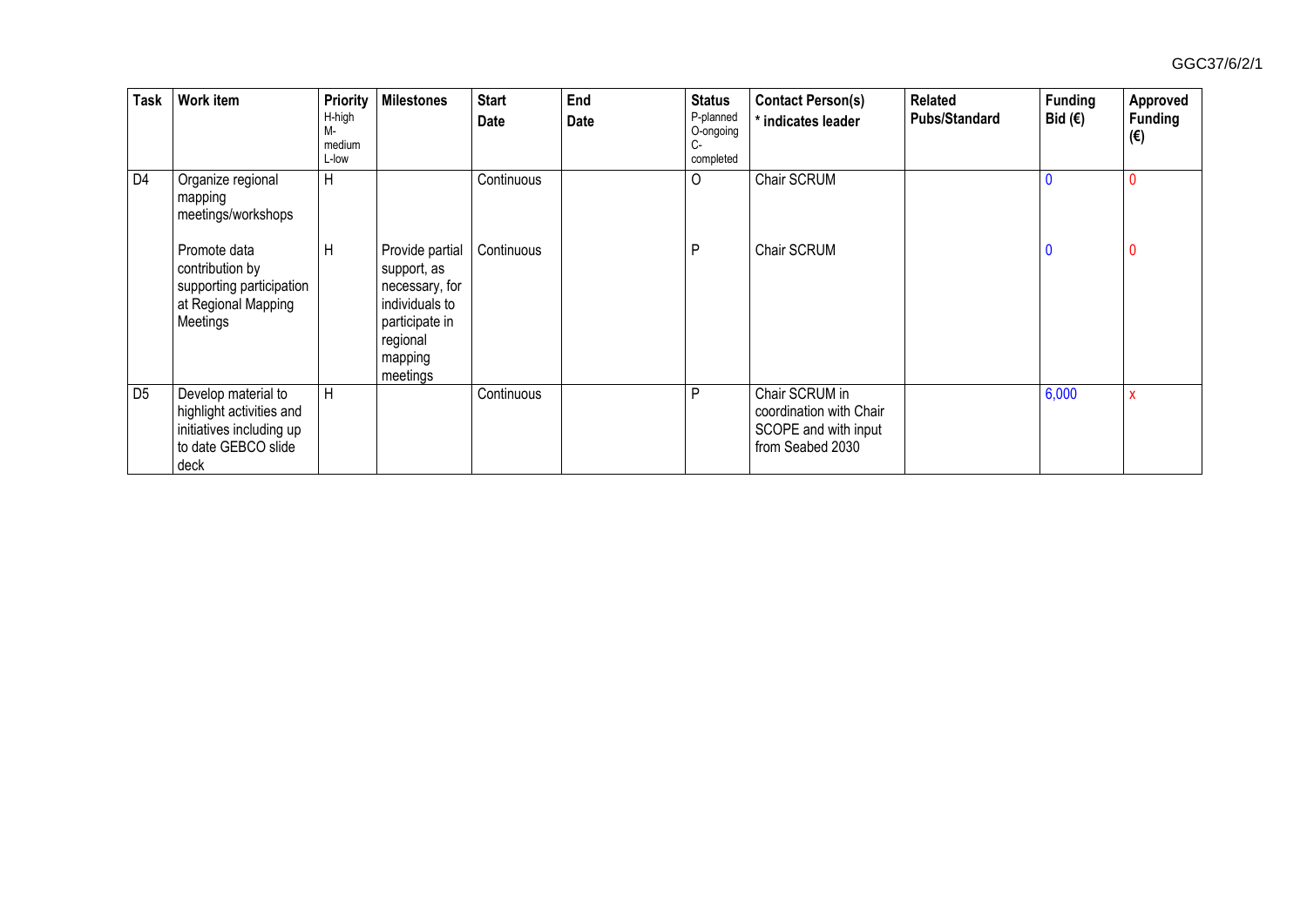| <b>Task</b> | <b>Work item</b>                            | Priority<br>H-high<br>M-<br>medium<br>L-low | <b>Milestones</b>                                                                                                                                     | <b>Start</b><br>Date | End<br>Date | <b>Status</b><br>P-planned<br>O-ongoing<br>$C -$<br>completed | <b>Contact Person(s)</b><br>indicates leader | <b>Related</b><br><b>Pubs/Standard</b>                                                                   | <b>Funding</b><br>Bid $(\epsilon)$             | Approved<br><b>Funding</b><br>$(\epsilon)$ |
|-------------|---------------------------------------------|---------------------------------------------|-------------------------------------------------------------------------------------------------------------------------------------------------------|----------------------|-------------|---------------------------------------------------------------|----------------------------------------------|----------------------------------------------------------------------------------------------------------|------------------------------------------------|--------------------------------------------|
| E1          | Maintain IHO<br>bathymetric<br>publications | M                                           | Update<br>GEBCO global<br>30 arc-second<br>grid with new<br>compilations                                                                              | Continuous           | Continuous  | $\circ$                                                       | All members of GEBCO<br>GC through the Chair | B-4 - Information<br>concerning recent<br>bathymetric data                                               | $\mathbf 0$                                    | $\mathbf{0}$                               |
|             |                                             | M                                           |                                                                                                                                                       | 2016                 | 20172021    | $\circ$                                                       | Chair SCRUM                                  | B-9 - GEBCO digital<br>atlas                                                                             | $\bf{0}$                                       | $\mathbf 0$                                |
|             |                                             | M                                           | Update<br><b>GEBCO World</b><br>Map to<br>included<br>updated<br>versions of<br>GEBCO grid<br>and adopted<br>undersea<br>feature names<br>from SCUFN. | 2017                 | 20182021    | $\circ$                                                       | Chairs SCRUM/SCUFN                           | B-6 - Standardization<br>of undersea feature<br>names<br>B-8 - Gazetteer<br>B-9 - GEBCO digital<br>atlas | $\mathbf 0$<br>$\boldsymbol{0}$<br>$\mathbf 0$ | 0<br>$\bf{0}$<br>$\mathbf{0}$              |
|             |                                             |                                             |                                                                                                                                                       |                      |             |                                                               |                                              | B-10 - The history of<br><b>GEBCO</b>                                                                    | 0                                              | $\boldsymbol{0}$                           |
|             |                                             | M                                           |                                                                                                                                                       |                      |             |                                                               |                                              | B-11 - GEBCO<br>Cookbook                                                                                 | $\mathbf 0$                                    | 0                                          |
|             |                                             | $\mathsf{H}$                                | Update B-10                                                                                                                                           | 2021                 | 2023        | P                                                             |                                              | B-10 - History of<br><b>GEBCO</b>                                                                        | 2,000                                          | $\mathsf{x}$                               |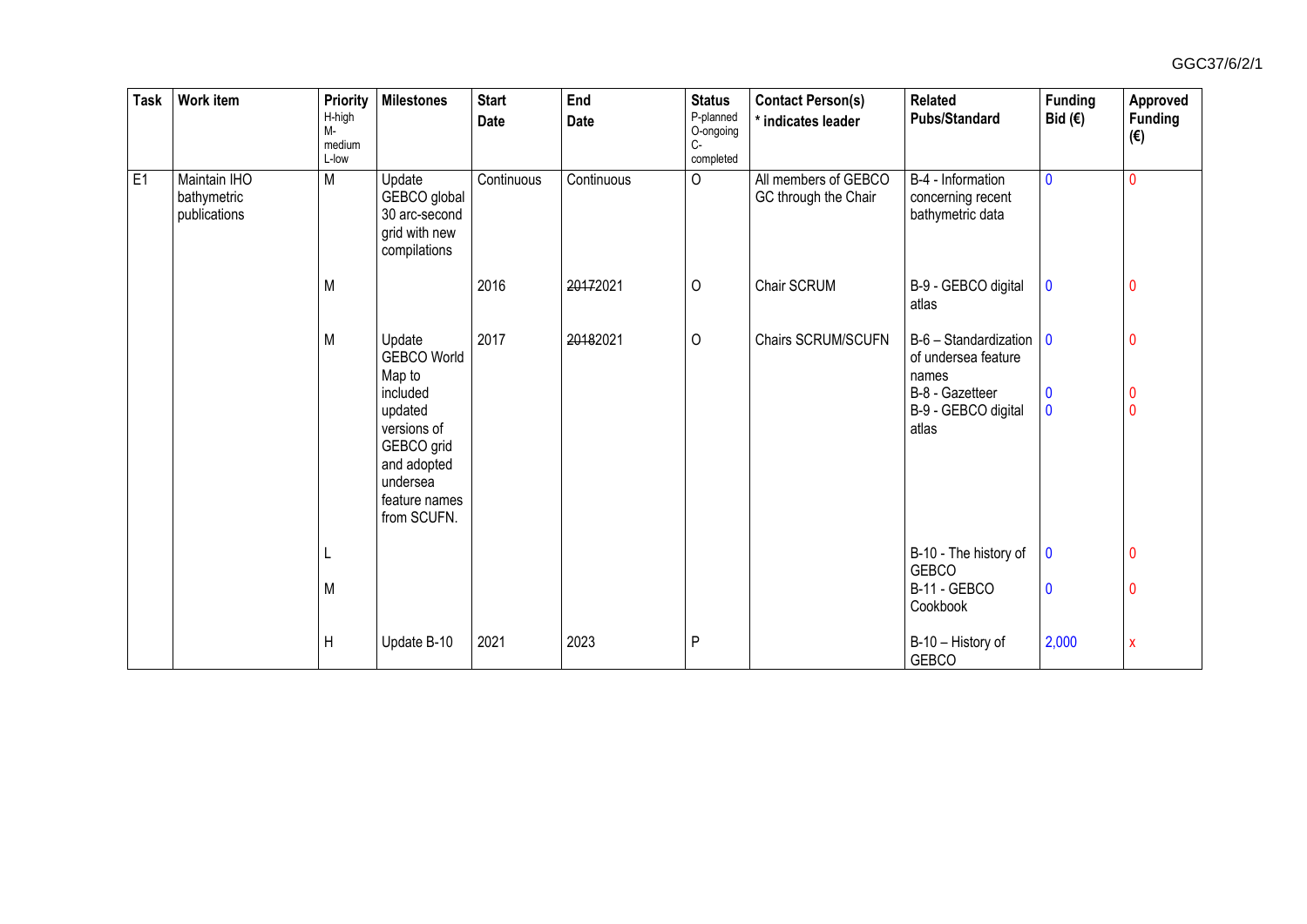| <b>Task</b>    | Work item                                                                      | Priority<br>H-high<br>$M -$<br>medium<br>L-low | Milestones                                                                                                                                              | <b>Start</b><br>Date | End<br>Date | <b>Status</b><br>P-planned<br>O-ongoing<br>$C -$<br>completed | <b>Contact Person(s)</b><br>* indicates leader         | <b>Related</b><br><b>Pubs/Standard</b> | <b>Funding</b><br>Bid $(\epsilon)$ | Approved<br>Funding<br>$(\epsilon)$ |
|----------------|--------------------------------------------------------------------------------|------------------------------------------------|---------------------------------------------------------------------------------------------------------------------------------------------------------|----------------------|-------------|---------------------------------------------------------------|--------------------------------------------------------|----------------------------------------|------------------------------------|-------------------------------------|
| E2             | Add and update<br>instructive chapters in<br>IHO-IOC GEBCO Cook<br><b>Book</b> | H                                              | Maintain B-11                                                                                                                                           | Continuous           |             | $\mathsf{O}$                                                  | Chair TSCOM<br>Chair, Cookbook<br><b>Working Group</b> | B-11 GEBCO<br>Cookbook                 |                                    |                                     |
|                |                                                                                |                                                | 2019 B-11<br>update                                                                                                                                     | 2018                 | 2021        | $\mathsf C$                                                   |                                                        |                                        |                                    |                                     |
|                |                                                                                |                                                | Add section<br>related to<br>Seabed 2030                                                                                                                | 2019                 | 2021        | $\mathsf O$                                                   |                                                        |                                        |                                    |                                     |
|                |                                                                                |                                                | Investigate e-<br>Publication<br>format for B-<br>11                                                                                                    | 2019                 | 2021        | $\mathsf{P}$                                                  |                                                        |                                        | 5,000                              | $\pmb{\mathsf{X}}$                  |
|                |                                                                                |                                                | Seek<br>instructive<br>chapters on<br>contributing<br>data,<br>metadata<br>requirements,<br>platforms for<br>viewing gaps<br>and coverage,<br>CSB, etc. | 2019                 | 2021        | $\mathsf O$                                                   |                                                        |                                        |                                    |                                     |
| $\overline{F}$ | Develop and review the<br>on-line function of B-4                              | M                                              | Conduct<br>review                                                                                                                                       | 2015                 | On going    |                                                               | Director DCDB                                          |                                        | $\overline{\mathbf{0}}$            | $\mathbf{0}$                        |
| G1             | Contribute to outreach<br>and education about<br>ocean mapping                 | H                                              |                                                                                                                                                         | Continuous           |             | $\overline{0}$                                                | Chairs TSCOM, SCRUM<br>and SCOPE                       |                                        | 1,000                              | $\pmb{\mathsf{X}}$                  |
|                | Organize and run<br>GEBCO 'Map the Gaps'<br>symposium                          | H                                              |                                                                                                                                                         | 2021                 | 2021        | $\circ$                                                       | Symposium conveners                                    |                                        | 6,000                              | $\pmb{\mathsf{X}}$                  |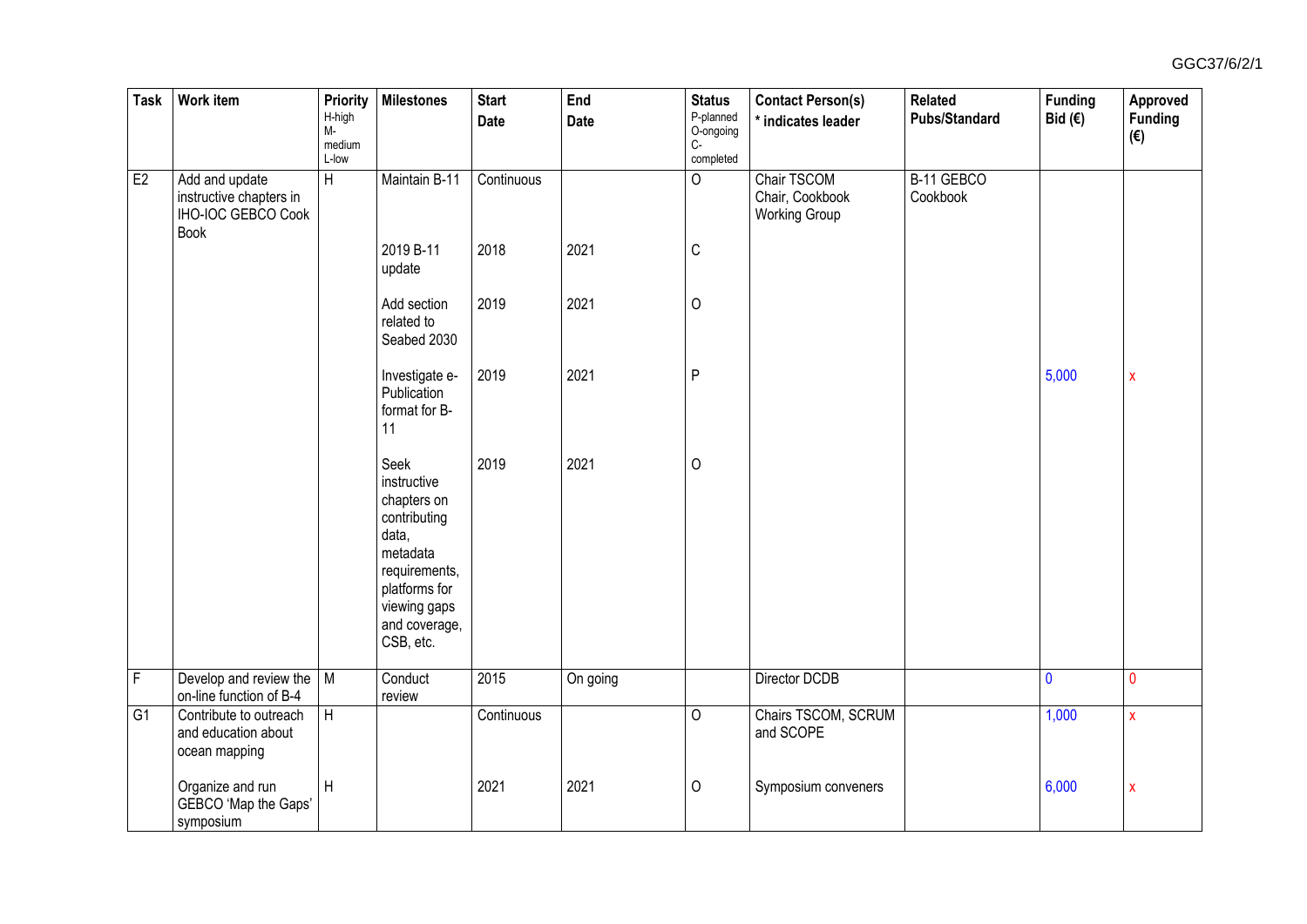| Task            | <b>Work item</b>                                                                                                         | Priority<br>H-high<br>M-<br>medium<br>L-low | <b>Milestones</b>                                                                   | <b>Start</b><br>Date | End<br>Date | <b>Status</b><br>P-planned<br>O-ongoing<br>$C -$<br>completed | <b>Contact Person(s)</b><br>* indicates leader                                  | <b>Related</b><br><b>Pubs/Standard</b> | <b>Funding</b><br>Bid $(€)$ | Approved<br>Funding<br>$(\epsilon)$ |
|-----------------|--------------------------------------------------------------------------------------------------------------------------|---------------------------------------------|-------------------------------------------------------------------------------------|----------------------|-------------|---------------------------------------------------------------|---------------------------------------------------------------------------------|----------------------------------------|-----------------------------|-------------------------------------|
| G2              | Development of<br>outreach and<br>educational materials<br>(jigsaw puzzle for World<br>Map and presentation<br>files)    | $\overline{H}$                              |                                                                                     | 2015                 | 2022        | $\overline{\mathsf{P}}$                                       | All members of GEBCO<br>GC through the Chair<br><b>SCOPE</b>                    |                                        | $\mathbf{0}$                | $\pmb{\chi}$                        |
| G3              |                                                                                                                          | $\overline{H}$                              | <b>PPT</b> material<br>with updated<br>content and<br>PR activities                 | 2019                 | 2025        | 0                                                             | Chair SCOPE                                                                     |                                        |                             |                                     |
|                 |                                                                                                                          |                                             | Development<br>of story board                                                       | 2019                 | 2025        | $\circ$                                                       | David Millar, Karen<br>Marks, Eunmi Chang,<br>Hyo Hyun Sung, Jennifer<br>Jencks |                                        | $\mathbf 0$                 | X                                   |
|                 |                                                                                                                          |                                             | Promotional<br>activities such<br>as<br>participation in<br>conferences<br>and fora | 2020                 | 2025        | $\mathsf{P}$                                                  | <b>SCOPE</b> members                                                            |                                        | $\mathbf 0$                 | $\boldsymbol{\mathsf{x}}$           |
| G4              | Development of<br>webpage (for<br>secondary school<br>student etc.)                                                      | $\overline{M}$                              |                                                                                     | 2015                 | 20182021    | 0                                                             | All members of GEBCO<br>GC through the Chair<br><b>SCOPE</b>                    |                                        | 5,000                       | $\mathsf{x}$                        |
| $\overline{G5}$ | Developing a<br>communication strategy<br>and resources in<br>GEBCO outreach (ex-<br>Poster or video for each<br>target) | $\overline{H}$                              | Draft strategy<br>plan                                                              | 2018                 | 2021        | 0                                                             | All members of GEBCO<br>GC through the Chair<br><b>SCOPE</b>                    | See OWG WP 2019-<br>2020               | 2,000                       | X                                   |
| H1              | Ensuring IHO-IOC<br>GEBCO and Seabed<br>2030 Web sites are<br>kept current and<br>updated regularly                      | $\overline{M}$                              | Complete<br>individual<br>tasks                                                     | Continuous           |             | $\circ$                                                       | <b>BODC, Chairs</b><br>TSCOM/SCRUM/SCOPE                                        |                                        | 5,000                       | 5,000                               |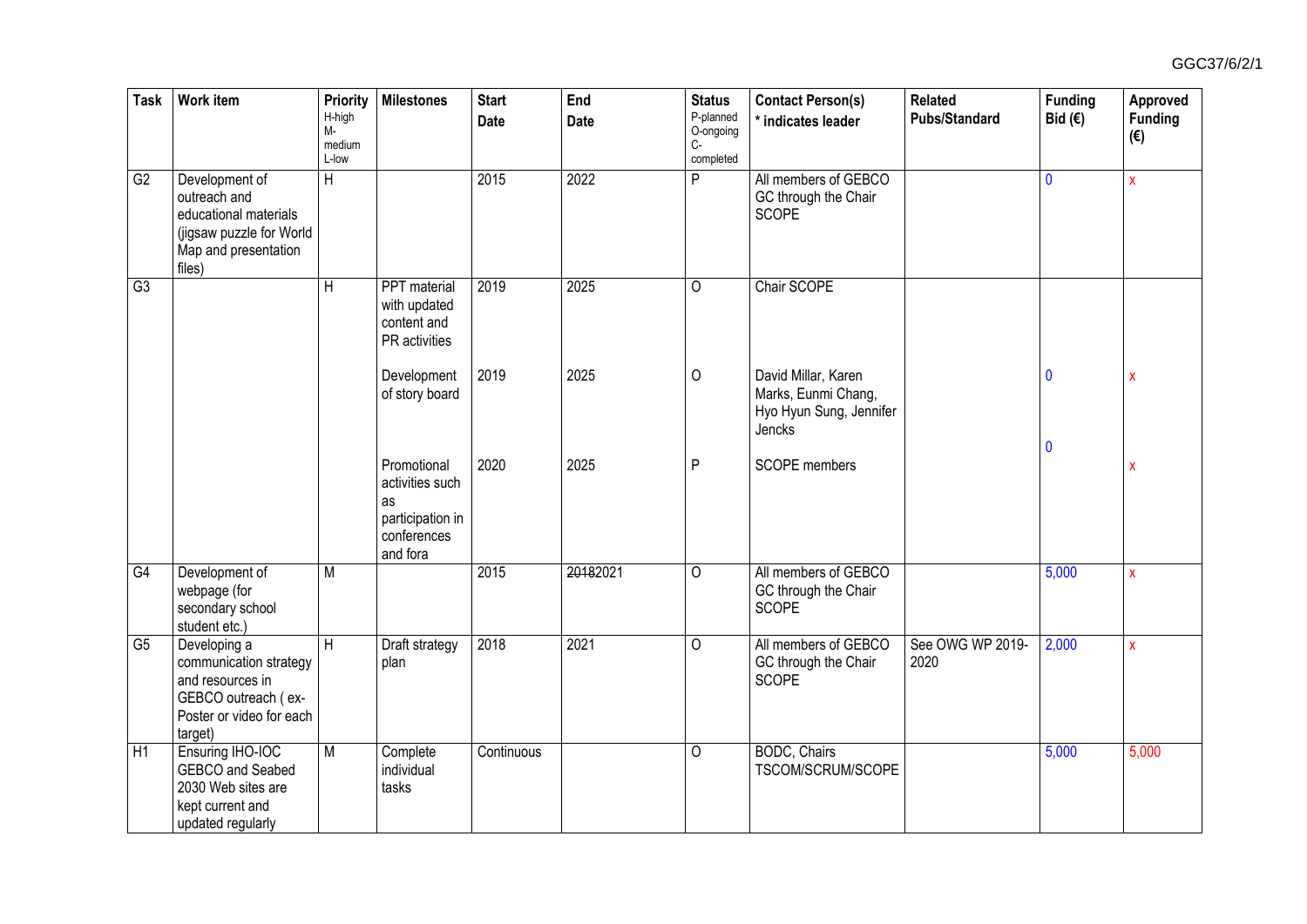| <b>Task</b>    | <b>Work item</b>                                                                              | Priority<br>H-high<br>M-<br>medium<br>L-low | <b>Milestones</b>                                                                             | <b>Start</b><br><b>Date</b> | End<br><b>Date</b> | <b>Status</b><br>P-planned<br>O-ongoing<br>$C -$<br>completed | <b>Contact Person(s)</b><br>indicates leader                 | Related<br><b>Pubs/Standard</b> | <b>Funding</b><br>Bid $(E)$ | Approved<br><b>Funding</b><br>$(\boldsymbol{\epsilon})$ |
|----------------|-----------------------------------------------------------------------------------------------|---------------------------------------------|-----------------------------------------------------------------------------------------------|-----------------------------|--------------------|---------------------------------------------------------------|--------------------------------------------------------------|---------------------------------|-----------------------------|---------------------------------------------------------|
| H <sub>3</sub> | Review and Update<br>IHO-IOC GEBCO and<br>Seabed 20230<br>Websites                            | $\overline{M}$                              | Update<br>website with<br>meeting<br>documents                                                | 2019                        | 2021               | P                                                             | <b>BODC</b>                                                  |                                 | 10,000                      | $\bar{\mathbf{x}}$                                      |
|                |                                                                                               |                                             | Validate<br>members and<br>contact<br>information for<br>SCRUM,<br>TSCOM, and<br><b>SCOPE</b> | 2019                        | 2021               | P                                                             | Chairs TSCOM, SCRUM,<br><b>SCOPE</b>                         |                                 |                             |                                                         |
|                |                                                                                               |                                             | Review and<br>maintain all<br>working links                                                   | 2019                        | 2021               | P                                                             | Chair TSCOM, BODC                                            |                                 |                             |                                                         |
|                |                                                                                               |                                             | Provide<br>technical and<br>content review<br>of both<br>websites                             | 2019                        | 2021               | P                                                             | Chairs TSCOM, SCRUM,<br><b>SCOPE</b>                         |                                 |                             |                                                         |
| $\overline{1}$ | Develop short course<br>and supporting material<br>on compiling digital<br>bathymetric models | $\overline{H}$                              |                                                                                               | 2019                        | 2021               | P                                                             | All members of GEBCO<br>GC through the Chair<br><b>SCOPE</b> |                                 | 0                           | $\mathbf{0}$                                            |
| J1             | Update and enhance<br>the GEBCO Gazetteer<br>(B-8) for internet<br>access                     | $\overline{H}$                              |                                                                                               | Annual                      | Annual             | $\mathsf{O}$                                                  | Chair SCUFN                                                  | B-8 - Gazetteer                 | 15,000 /year                | Funded out<br>of IHO<br>Operational<br>funds            |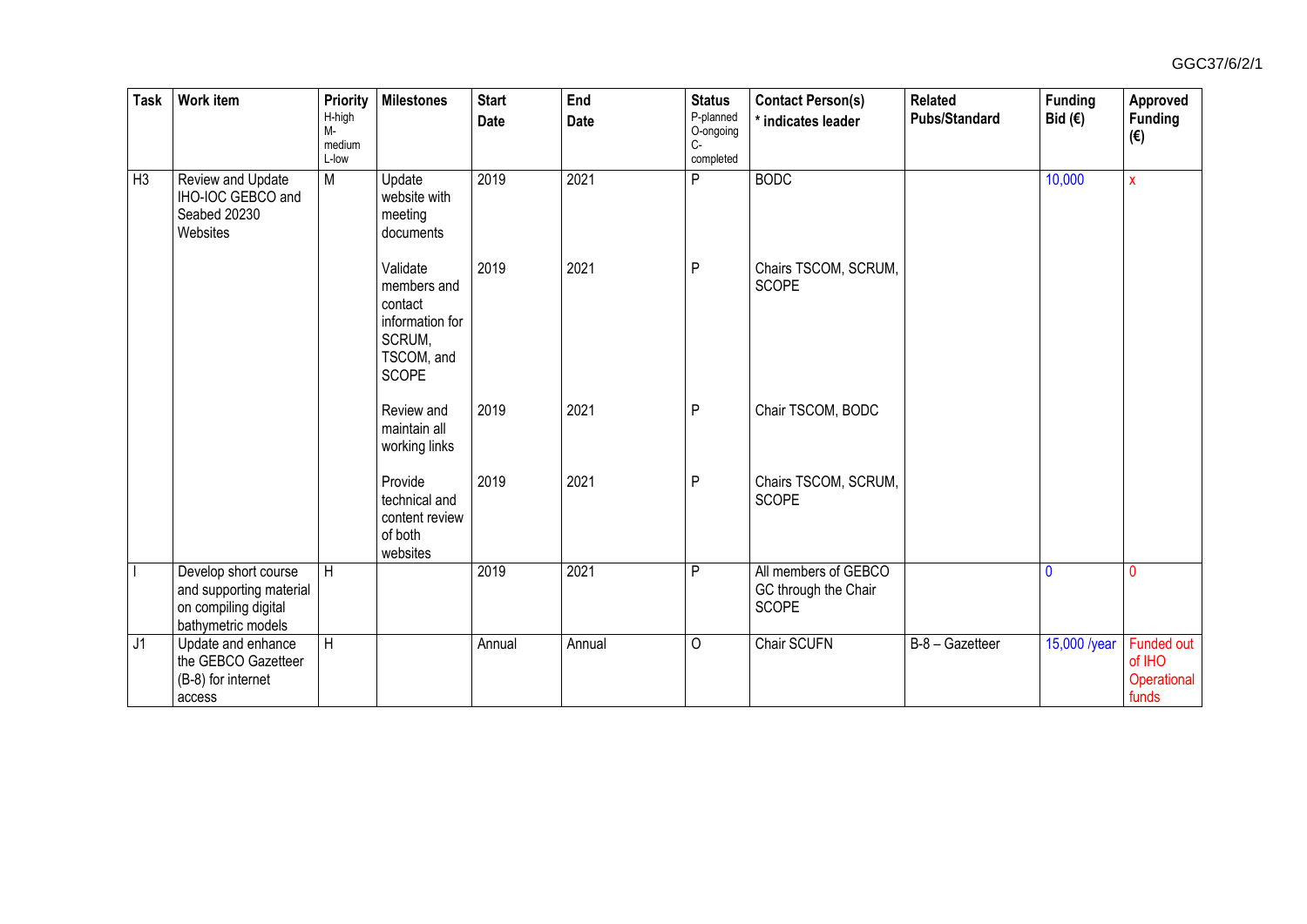| <b>Task</b>              | <b>Work item</b>                                                                                                                                                | Priority<br>H-high<br>M-<br>medium<br>L-low | <b>Milestones</b>                                                              | <b>Start</b><br><b>Date</b> | End<br>Date | <b>Status</b><br>P-planned<br>O-ongoing<br>$C-$<br>completed | <b>Contact Person(s)</b><br>* indicates leader | <b>Related</b><br><b>Pubs/Standard</b>                                                            | <b>Funding</b><br>Bid $(€)$                                                                                                                           | Approved<br>Funding<br>$(\epsilon)$ |
|--------------------------|-----------------------------------------------------------------------------------------------------------------------------------------------------------------|---------------------------------------------|--------------------------------------------------------------------------------|-----------------------------|-------------|--------------------------------------------------------------|------------------------------------------------|---------------------------------------------------------------------------------------------------|-------------------------------------------------------------------------------------------------------------------------------------------------------|-------------------------------------|
| J2                       | Maintain the GEBCO<br>Gazetteer as a web<br>service via a<br>geospatially enabled<br>database                                                                   | $\overline{H}$                              |                                                                                | 2016                        | Permanent   | $\overline{0}$                                               | Chair SCUFN<br>Director DCDB                   | B-8 - Gazetteer                                                                                   | (See Doc.<br>SCUFN32-<br>$07.1B$ ).<br>Funding for<br>correcting<br>and basic<br>maintenance<br>agreed by<br>US.<br>Need to<br>keep it<br>maintained. |                                     |
| $\overline{J3}$          | Develop and make<br>available public and<br>management on-line<br>interfaces to the<br>Gazetteer                                                                | $\overline{M}$                              |                                                                                | 2014                        | 20182022    | $\circ$                                                      | <b>Chair SCUFN</b><br>KHOA                     | B-8 - Gazetteer<br>Management Plan                                                                | $\overline{\mathbf{0}}$                                                                                                                               | $\Omega$                            |
| J4                       | Develop a S-100-based   M / L<br>product specification for<br>Undersea Feature<br>Names                                                                         |                                             |                                                                                | 2015                        | 2021        | O                                                            | <b>Chair Project Team</b><br>(Anna Hendi)      | S-100, B-6<br>Harmonized<br>definitions of generic<br>terms across B-6, S-<br>32, IHO GI Registry | $\mathbf{0}$                                                                                                                                          | $\Omega$                            |
| $\overline{\mathsf{J}5}$ | Upgrade the quality of<br>the geometry of major<br>existing undersea<br>features in the<br>Gazetteer which are<br>known as being<br>inaccurate and<br>ambiguous | M                                           | 10 features/<br><b>SCUFN</b><br>member per<br>year                             | 2017                        | Permanent   | $\overline{P}$                                               | <b>SCUFN Members</b>                           | <b>B-8 Gazetteer</b>                                                                              | $\mathbf 0$                                                                                                                                           | $\mathbf{0}$                        |
| K1                       | Support Seabed2030                                                                                                                                              | $\overline{H}$                              | Provide<br>scientific<br>expertise,<br>regional<br>connections<br>and outreach | 2018                        | 2030        | $\overline{B}$                                               | Chairs TSCOM, SCRUM,<br>SCOPE, SCUFN           | See TSCOM and<br>SCRUM WPs 2019-<br>2020                                                          | $\mathbf{0}$                                                                                                                                          | $\mathbf{0}$                        |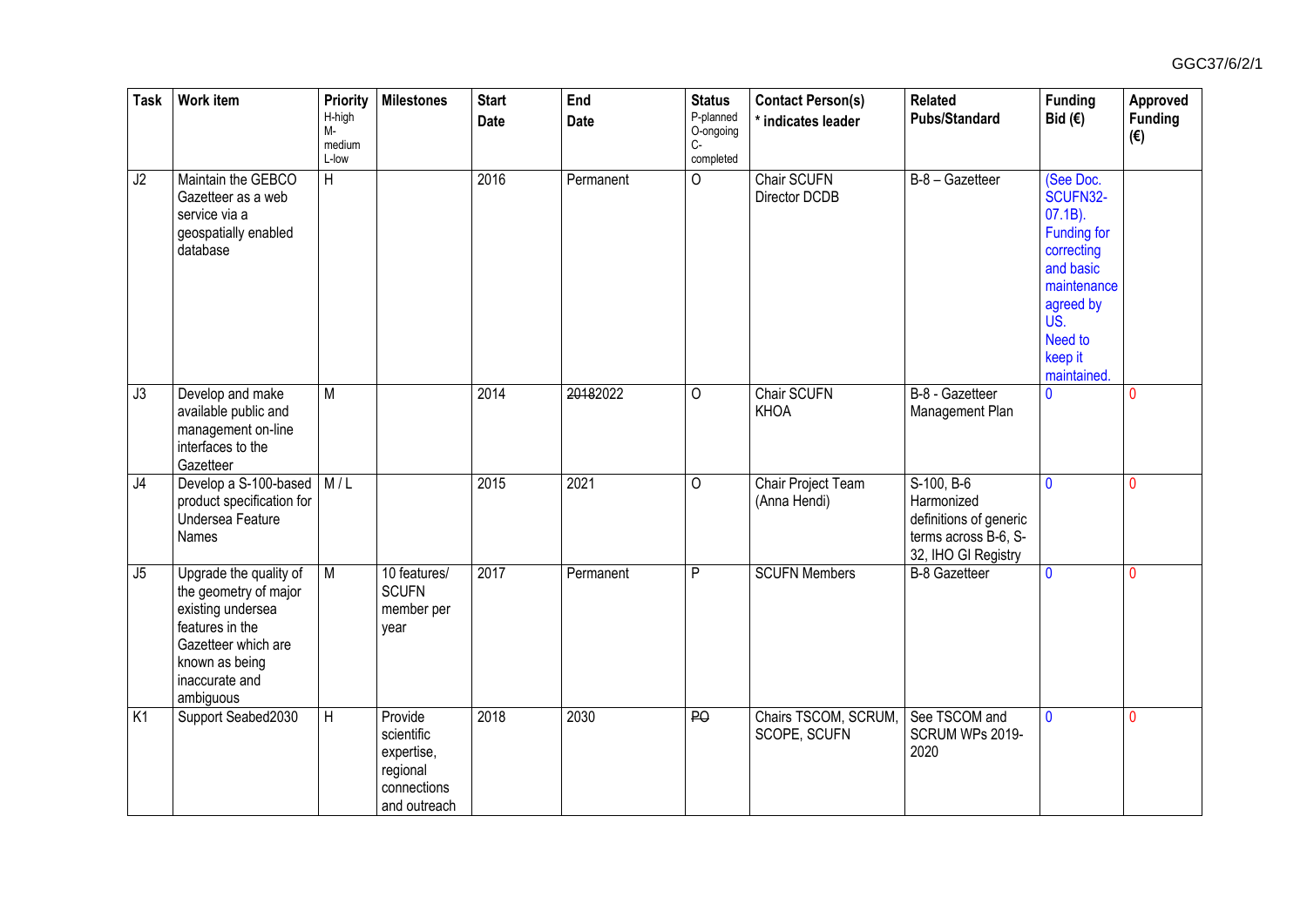| <b>Task</b>    | Work item                                                                                                                                       | <b>Priority</b><br>H-high<br>М-<br>medium<br>L-low | <b>Milestones</b>                                                            | <b>Start</b><br>Date | End<br>Date | <b>Status</b><br>P-planned<br>O-ongoing<br>$C -$<br>completed | <b>Contact Person(s)</b><br>* indicates leader | <b>Related</b><br><b>Pubs/Standard</b> | <b>Funding</b><br>Bid $(€)$ | Approved<br><b>Funding</b><br>(€) |
|----------------|-------------------------------------------------------------------------------------------------------------------------------------------------|----------------------------------------------------|------------------------------------------------------------------------------|----------------------|-------------|---------------------------------------------------------------|------------------------------------------------|----------------------------------------|-----------------------------|-----------------------------------|
| K <sub>2</sub> | Travel to assist<br>gathering technical<br>needs from RDACCs<br>and GDACC                                                                       | H                                                  | <b>Attend RMCs</b><br>for RDACCs                                             | 2021                 | 2022        | $\circ$                                                       | Chair TSCOM                                    |                                        |                             |                                   |
| K <sub>3</sub> | Provide oversight and<br>review of Seabed 2030<br>web services,<br>methodologies and<br>applications in<br>accordance with<br><b>TSCOM ToRs</b> | H                                                  | Conduct<br>regular<br>reviews and<br>participate in<br>technical<br>meetings | 2019                 | 2021        | P                                                             | Chair TSCOM                                    |                                        |                             |                                   |
| L1             | Develop template for<br>seafloor mapping route<br>optimization application                                                                      | H                                                  | Conduct<br>requirements<br>survey<br>Prototype and<br>document web<br>app    | 2019                 | 2021        | P                                                             | Chair TSCOM                                    |                                        | 10,000                      | X                                 |

## **1.2 GGC Meetings (IHO Task 3.8.1.1 refers)**

| <b>Date</b>         | Location               | <b>Activity</b>              |
|---------------------|------------------------|------------------------------|
| 1-4 October 2012    | IHB, Monaco            | XXIX <sup>th</sup> Meeting   |
| 7-11 October 2013   | Venice, Italy          | XXX <sup>th</sup> Meeting    |
| 13-15 June 2014     | IHB, Monaco            | XXXI <sup>th</sup> Meeting   |
| 5-9 October 2015    | Kuala Lumpur, Malaysia | XXXII <sup>th</sup> Meeting  |
| 10-14 October 2016  | Valparaíso, Chile      | XXXIII <sup>th</sup> Meeting |
| 13-17 November 2017 | Busan, Korea           | XXXIV <sup>th</sup> Meeting  |
| 5-9 November 2017   | Canberra, Australia    | <b>XXXVth Meeting</b>        |
| 7-8 November 2019   | Portsmouth, NH, USA    | <b>XXXVIth Meeting</b>       |